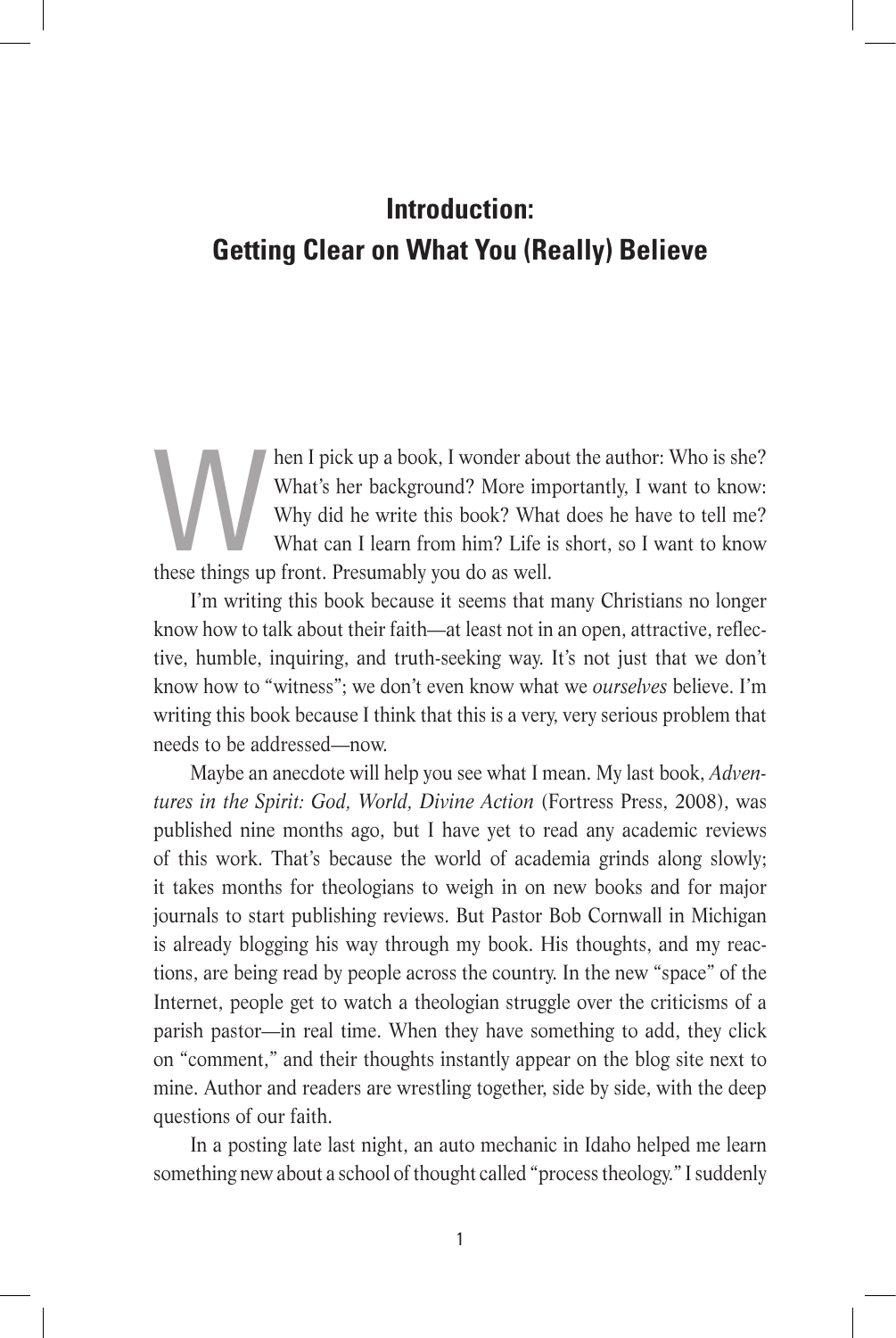realized that we're not just talking about process theology; this *is* theology in process! What we're doing is being the church; we're thinking out loud together about the core issues of our faith. The questions are owned not by professional theologians but by everyday Christians. For example, Pastor Bob continues to push me, week after week, with an exhortation no one ever gave me during years of doctoral studies in theology: "But will it preach?"

The Internet and other new technologies have democratized theology in a way that no one could have imagined just a generation ago. Here's the byproduct: rather than lowering the standards for solid theology, these folks are raising the bar! It is a whole lot more difficult for us professionals to do theology in this new public arena than it once was to write theology books for the scholars who used to formulate the objections that we thought we had to answer. This book argues that there are urgent Christian reasons to give theology back to the churches and to ordinary people—even if the word *theology* has to be radically transformed in the process.

Professional theologians are not trained to pay a lot of attention to what ordinary Christians think. We dialogue mostly with other theologians and academics (sort of like God listening only to the angels). Traditionally, theology has been modeled on a Greek and medieval understanding of God. At its most extreme, this leads to the belief that God could not interact with the world without compromising God's omnipotence. Not all theologians accept this heritage, of course. Process theologians, for example, understand God as being universally responsive. God is "the Supremely Related One," according to Marjorie Suchocki.<sup>1</sup> God receives the responses of absolutely

*Doing theology is just thinking about your faith.* every created individual at every moment and then responds back to each individual in the very next moment with a divine "lure," calling him or her, in turn, to a God-like response. I believe it was this understanding of God—as One who listens to all and responds with infinite love to all—that was in play last night in

the dialogue between a theologian, a Michigan pastor, and an auto mechanic from Idaho. Is this an improvement? You bet it is.

You can already tell that this is meant to be a radically democratic book. We need to stop delegating theology to specialists and return it to the people who need it, the people whose right (and responsibility) it is to "just do it." *Doing theology is just thinking about your faith*. Theology therefore belongs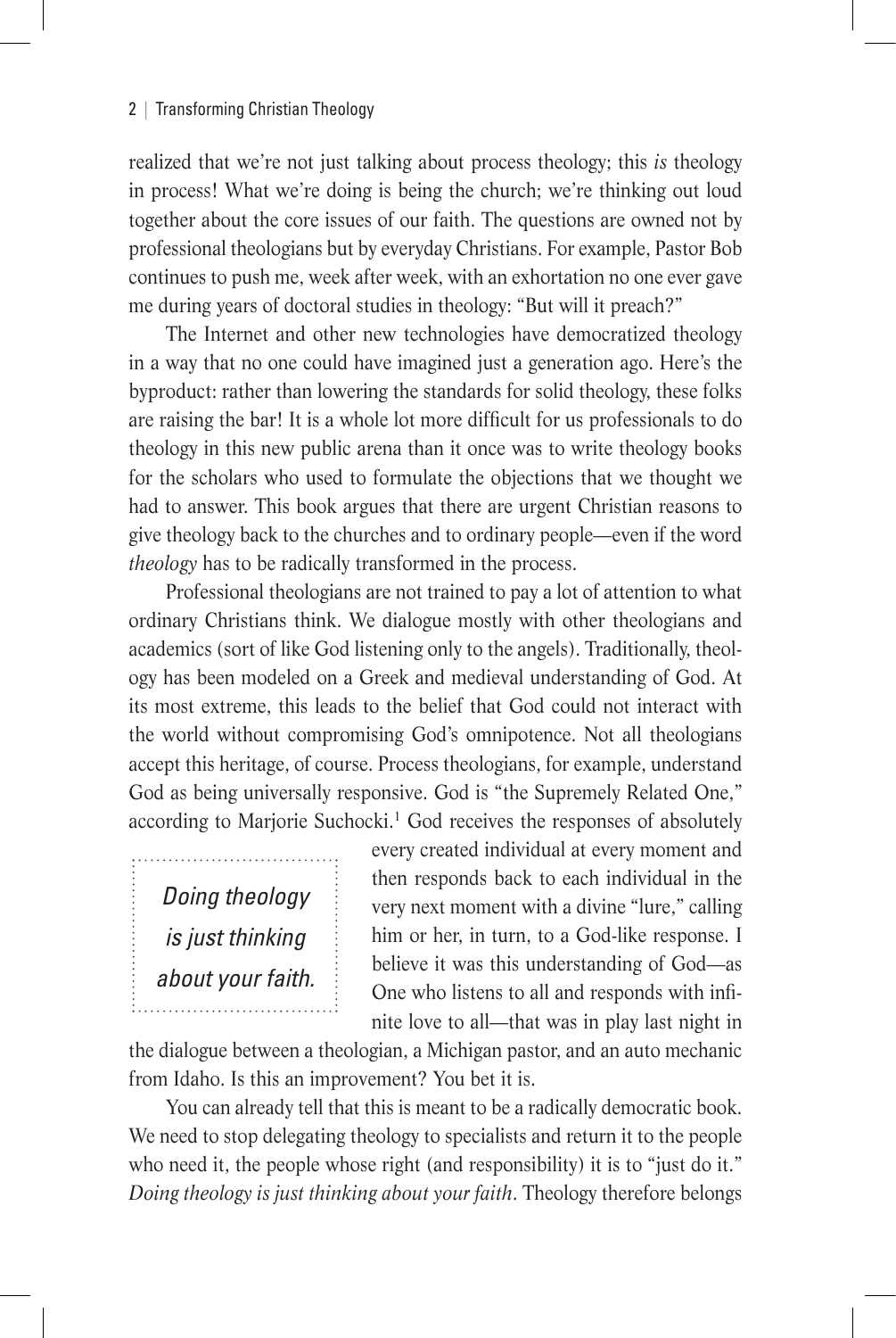to everyone who is drawn to Jesus and wants to figure out what it means to be identified with him in this immensely complex, twenty-first-century world. (It's also harder than the old kind of theology—you could just memorize that kind, but you have to think a bit when you do this kind.)

Actually, taking this step is more than a democratic move; it's a revolutionary move. Who knows what ordinary Christians might do if given permission to think deeply about what their faith implies for themselves, for their local churches, and for all the other roles that they play in society? I suspect that if we take an end run around academic theology and redefine theology to mean what ordinary believers think and talk about, some powerful things will happen. I *am* certain, however, that if we don't, academic theology by itself won't be enough to carry the future of the church. And the thought of a church without individuals who as disciples of Jesus think deeply about the burning issues of our day—about global warming and racism and science and religiously motivated warfare—is a frightening thought indeed.

Academic theology—the theology that's done in seminaries and divinity schools and academic journals—isn't going to help us rethink what "church" means in this radically new world. In fact, most academic theologians are hardly addressing the topic. How do I know? I know because until recently I was one of them. I specialized in the most abstract kinds of theology one can do: theist metaphysics, philosophical theology, and the theology-science dialogue. It was only recently, as the divorce between Church and Academy appears almost to be finalized, that I finally saw the foolishness of my ways.

## **A Prophetic Challenge to Academic Theology**

My Damascus Road experience was initiated by two great church thinkers: Brian McLaren and John Cobb. Two of Brian's books in particular, *A Generous Orthodoxy* (Zondervan, 2004) and *Everything Must Change* (Thomas Nelson, 2007), shook me to the core. In numerous publications and talks (many available as free downloads on iTunes), Brian has been calling theologians and church leaders to recognize that this is a major time of transition and to take steps to lead the church through it. He argues—rightly—that this unique time places a special obligation on theologians to be "passionately devoted to truth."2

I think Brian is exactly on track. Professional theologians, including me, have needed to hear this call for a long, long while, and it's time for us to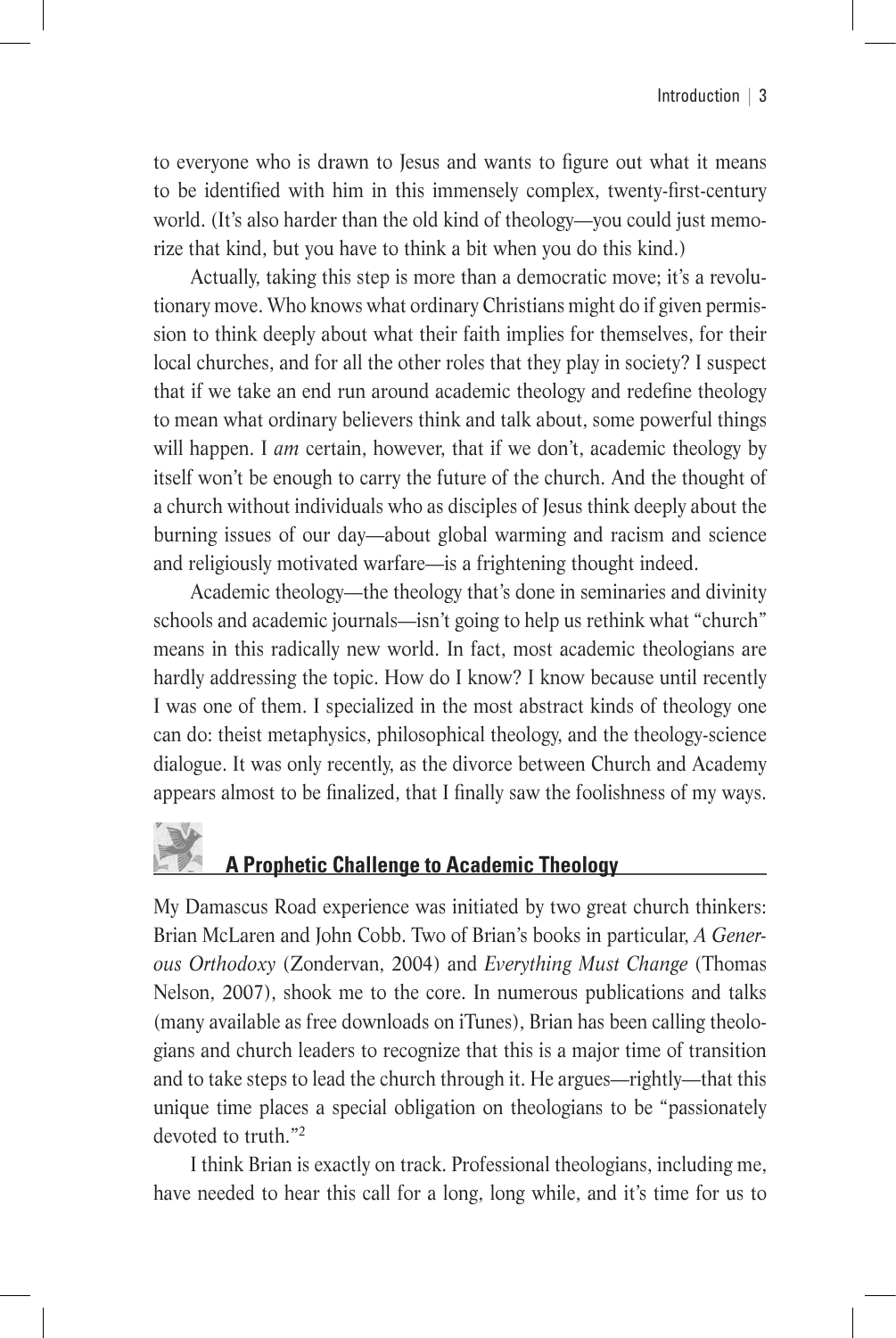take it fully to heart. Yet many of us remain hesitant to do so. Why? In part it's because theologians are trained in the classical languages and time-worn academic debates. Asking us to begin writing short, accessible blogs and to post videos on YouTube feels like asking us to step out of the boat and walk on water. It is frightening new territory for professional theologians trained to write careful academic prose. Unfortunately, the complexity of our language (of which I was once so proud!) means that we have enormous difficulty in communicating clearly with and for the church.

In the end, it was the visionary thinker John Cobb who played the decisive role in my conversion away from purely academic theology. John calls the church to renewal and transformation in an amazing book that should be required reading for all theology students (as it is now for mine) and church people alike: *Reclaiming the Church: Where the Mainline Church Went Wrong and What to Do about It.* In it, John argues that the chief obstacle to renewal and transformation in churches today is "the inability of the church to think theologically."3 His words are nothing short of prophetic: "There is . . . a lack of a shared sense of the primary importance of that to which the church witnesses. As long as this sense is lacking, the church cannot convincingly call for primary commitment or loyalty. It must inevitably settle for third, fourth, fifth, or sixth place in the priority system of most of its members" (8).

There are many causes for this malaise, but John contends that the main problem is *the professionalization of theology*: "The problem lies in the gap now existing between theology and church life, a gap that did not exist to any comparable extent a century ago" (23). The result is tragic: "Lay people and pastors do not understand themselves as responsible to think as Christians" (23). The primary responsibility for Christian thought now belongs to professors who teach in seminaries and divinity schools. For some centuries this worked, because theologians like me wrote books that helped clarify the mission of the church, books that guided thinking Christians and church leaders, books that provided material for pastors as they prepared sermons and sought to bring the word of God to life anew for their congregations. But over the last fifty years or so things began to change. Theology evolved into another academic discipline, pursued according to academic standards and aimed at a largely academic audience. The upshot was predictable. According to John Cobb, "There is a tendency for seminary professors of theology to take less responsibility for the ongoing development of theology. It suffices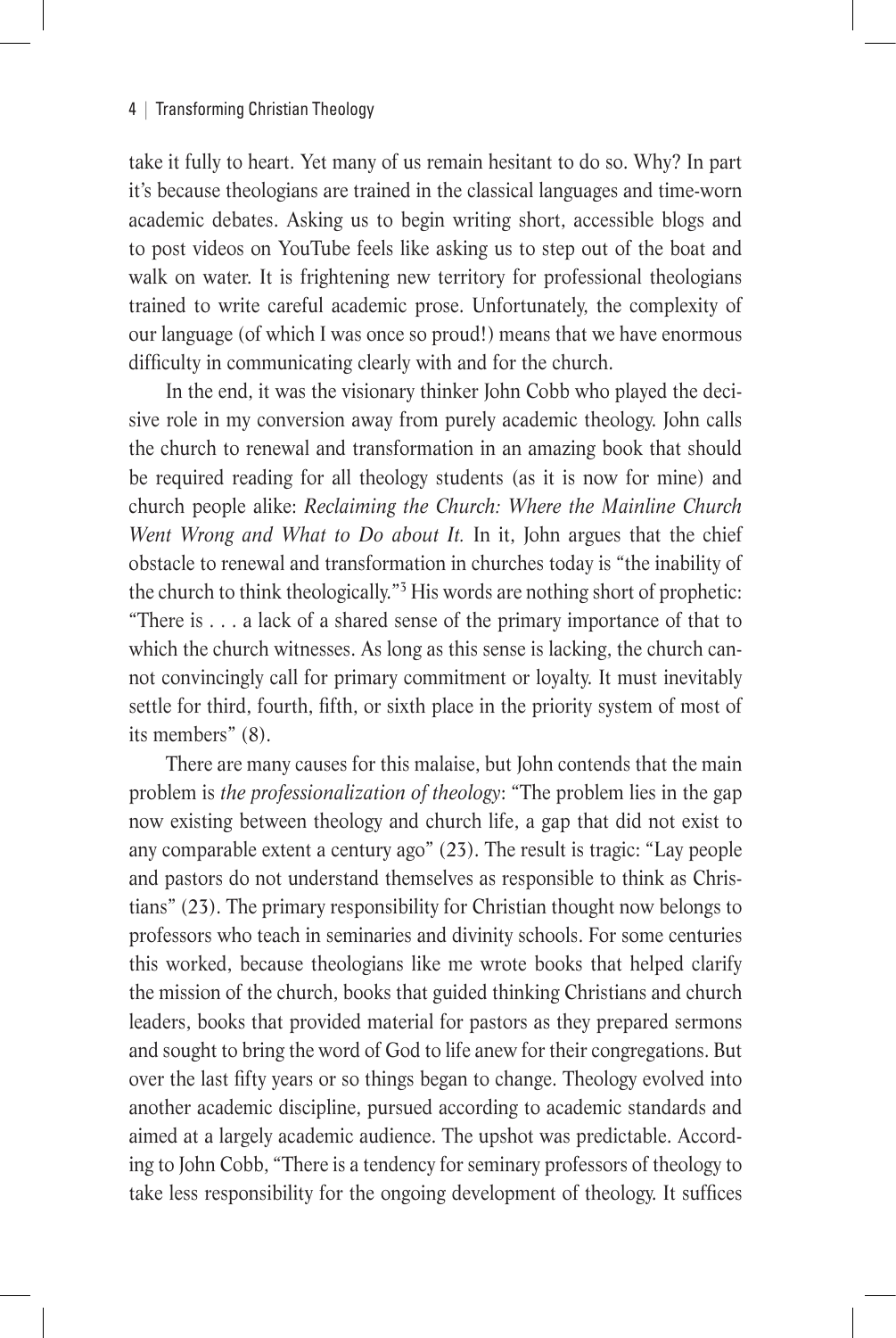to be a good student and critic of theology, who can pass on to one's students a critical understanding of what theologians have said" (27).

Here's the problem: academic theologians, like me, are responsible for preparing candidates for ordination and for giving them the tools they need to pastor for the rest of their lives. If what we teach them is irrelevant to ministry in the real world, what will they do upon leaving seminary? As Cobb notes, they will "[fall] back on the popular notions they brought with them to seminary, only now knowing that these could not be taken seriously as 'theology' " (26). Ill-prepared to make connections between academic theology and faith in daily life, clergypersons often resort to offering combinations of native biblical understanding, pop psychology, and readings of "the signs of the times." In short, not only have seminaries not prepared future ministers well, but we also have unintentionally taken away from them the right to call whatever they *do* come up with "theology." We have not only failed to teach them to speak; we have cut out their tongues as well! The results can only be disastrous for the church as a whole: "Unless the Christian faith can provide the basis for assimilating the truth of the new challenges of the 20th century into a whole that is communicable to many, and unless Christians can point convincingly to what this new vision requires, oldline Protestantism will relapse more and more into lukewarmness—and death" (12f).

## **Toward the Rebirth of Theology**

John Cobb's words have convicted me as strongly as anything in my life as a Christian. Reviewing what I was teaching to first-year seminary students, I realized I was still unconsciously teaching to standards internalized during my doctoral work. I was subjecting these future ministers to complex distinctions drawn from the history of theology or contemporary philosophy, but I was not showing them how these distinctions are relevant to today's world if they even are! Most theologians leave ministry questions to instructors in the "arts of ministry"—preaching, pastoral counseling, worship, church administration, and the like. But that's just wrong. It's *my* responsibility as a theologian to help draw connections to the life of the church, and this responsibility cannot be shunted off on others.

For me, personally, the first step to "transforming Christian theology" was to change the way I teach. I now require my ministry students to develop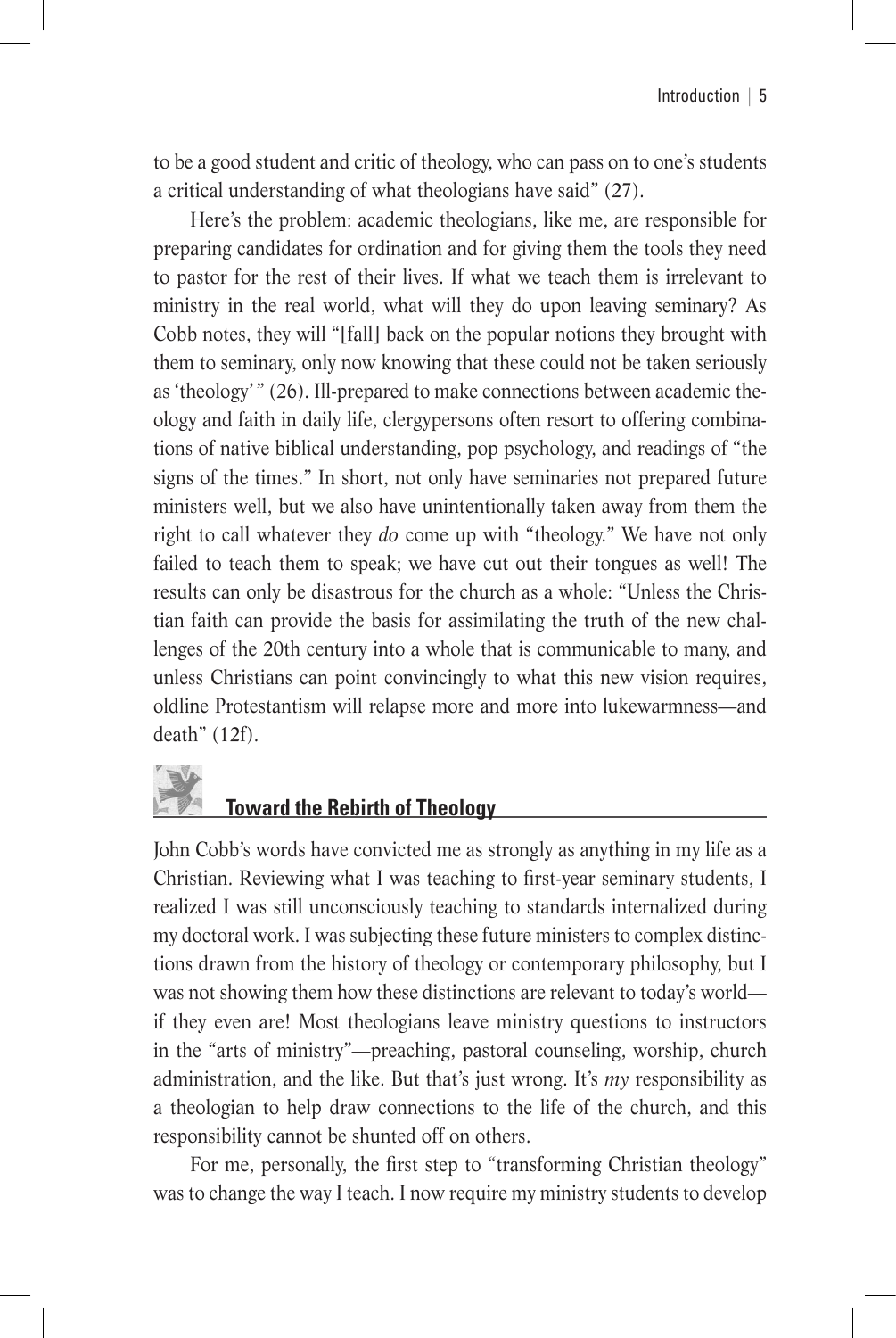a personal Credo—a statement of what they really believe—in response to the core questions of the Christian faith: Who is God? Who is Jesus? What is salvation? What is church? These detailed documents reflect their call to ministry, their understanding of the Scriptures, and the context in which they anticipate they will be ministering. I still introduce students to a variety of approaches to theology, of course, but now the goal is to help them glean insights from others about how to better articulate *their own* responses to the core questions of faith. Jesus asked of his disciples, "But who do you say that I am?" (Mt. 16:15). No one who has a call to Christian ministry gets to walk away from class without answering that question.

The second step in my transformation is to walk the talk, which means that I must also change how *I* communicate my reflections on Christian belief and identity. I can no longer publish theology books that are written primarily for specialists. From now on I must write for a broader audience, one that includes ordinary people who are eager to speak clearly and passionately of their faith—*and* those who are struggling to find out exactly what in the Christian story they really do care passionately about. In this regard, my last book represents the end of one era for me, and this book heralds the beginning of the next.<sup>4</sup> Perhaps this will irritate academic theologians and there may be backlash. But, as I've argued, the urgency of the situation calls for some pretty radical responses. We can't afford "business as usual" any longer.

The third and final step in my process of repentance is to become active in bringing about a sea change among academic theologians. With a grant from the Ford Foundation to "rekindle theological imagination," Marjorie Suchocki and I assembled a group of thirty leading theologians to talk about the problems and to look for ways professional theologians might do our work better so that it will have transformative influence on church and society. Two months later we invited thirty denominational leaders and leaders from the National Council of Churches to do the same. This book is an attempt to share with you the first results of what we are learning. We want to break the monopoly academic theologians have had on theology and to return serious Christian reflection to all who are drawn to walk the Way of Jesus. To change things, we have to understand why so many people have lost the ability to give powerful, vibrant accounts of what it means to be "Christian" in today's world and what it is they actually believe.